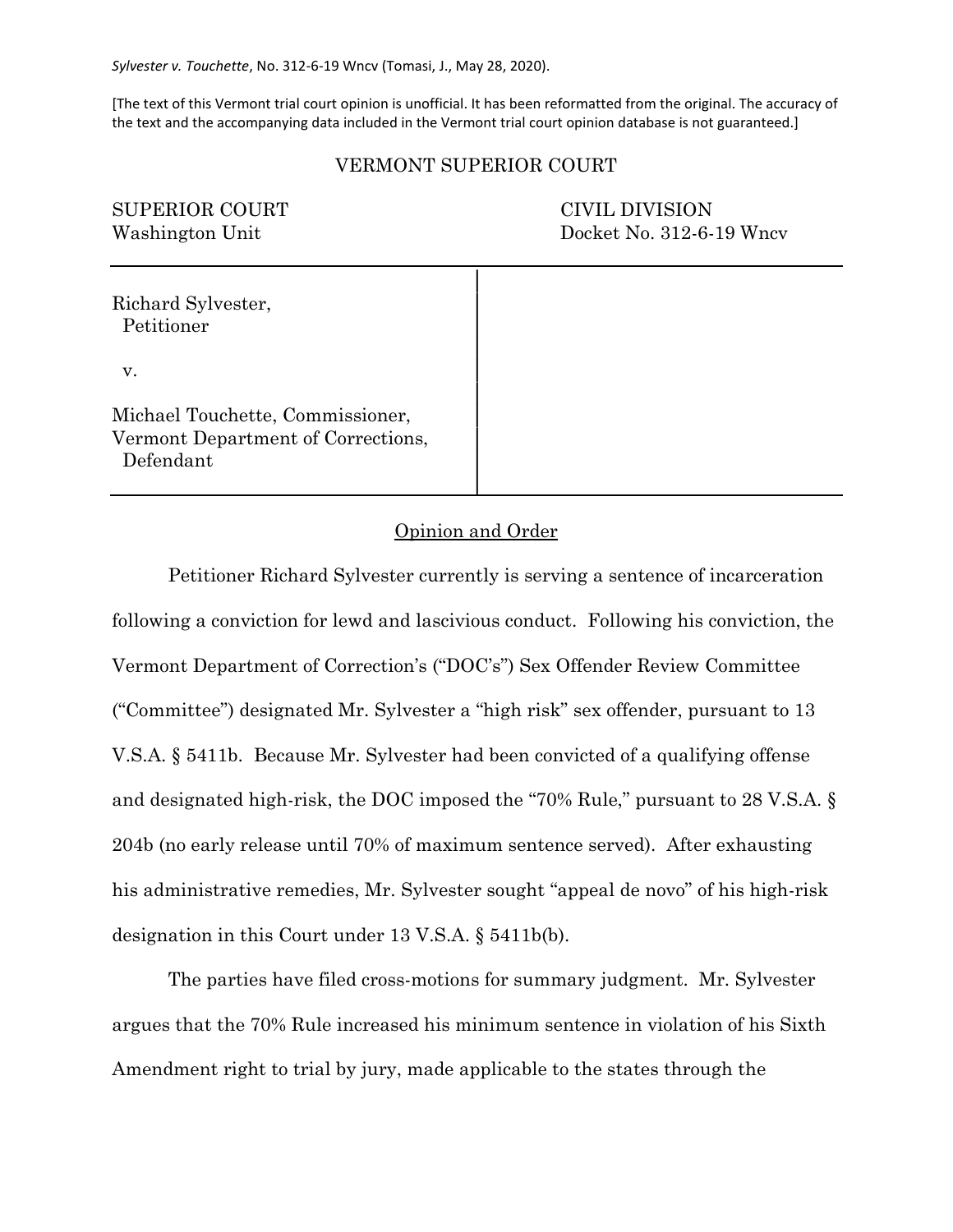Fourteenth Amendment, under *Alleyne v. United States*, 570 U.S. 99 (2013). He also argues that the Committee's "high risk" finding is not supported by a preponderance of the evidence. The State argues that Mr. Sylvester's *Alleyne* argument is beyond the scope of this appeal, that *Alleyne* does not apply in this case because Mr. Sylvester was sentenced pursuant to a plea agreement, and that the 70% Rule did not alter Mr. Sylvester's minimum sentence for Sixth Amendment purposes. Otherwise, the State argues that Mr. Sylvester was properly found to be a high-risk offender.

The material facts (further described below) are undisputed and consist of the administrative record relevant to Mr. Sylvester's high-risk designation.

## I. *Background*

The high-risk designation is part of Vermont's sex offender registry statutes. "The designation . . . is for the purpose of identifying an offender as one who should be subject to increased public access to his or her status as a sex offender and related information, including Internet access." 13 V.S.A. § 5411b(a). "High risk' means a high degree of dangerousness that a sex offender poses to others. Dangerousness includes the probability of a sexual reoffense." 13 V.S.A. § 5401(16).

The Committee makes its initial determination by a preponderance of the evidence after evaluating available "objective risk assessment instruments, and any other appropriate factors it deems relevant." Vt. Admin. Code 12-8-4:4.4. "'Other appropriate factors' may include, but are not limited to, offender's age, physical conditions (such as sickness, age, etc.), pattern of sexual offending, nature of sex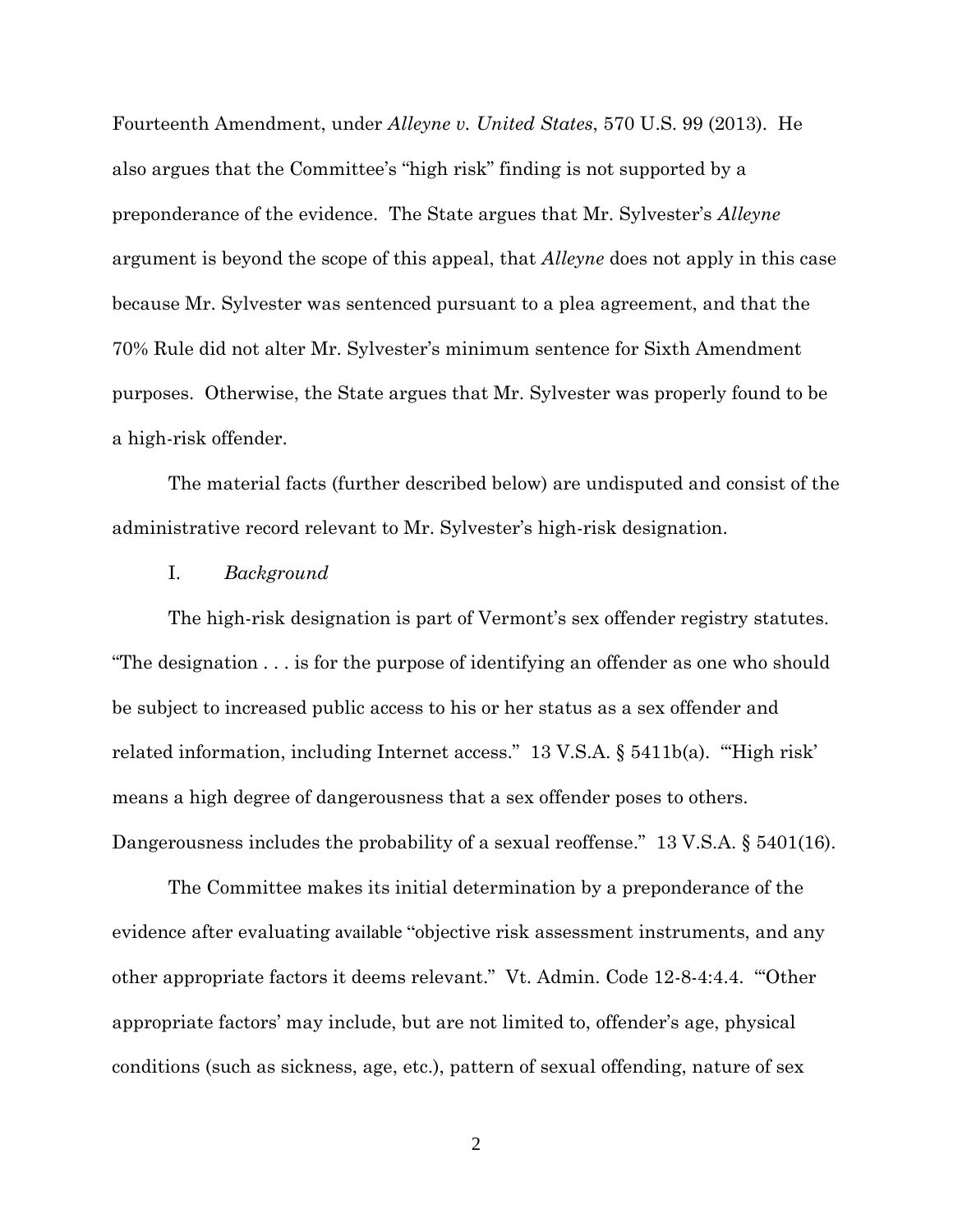offense(s), pattern of cooperation while under correctional supervision and recent behavior, recent threats, or expressions of intent to commit additional offenses." Vt. Admin. Code 12-8-4:4.1.2.

Following the initial designation, if requested, the offender is given an opportunity to be heard and to present evidence to the Committee, following which the Committee enters a final administrative determination. Vt. Admin. Code 12-8- 4:4.5. Thereafter, the offender may petition the Committee to alter the designation every two years. Vt. Admin. Code 12-8-4:4.6. After exhausting administrative remedies, "a sex offender who is designated as high risk shall have the right to appeal de novo to the Superior Court in accordance with Rule 75 of the Vermont Rules of Civil Procedure." 13 V.S.A. § 5411b(b).

A sex offender who is designated high risk and is convicted of certain offenses "shall not be eligible for parole, furlough, or any other type of early release until the expiration of 70 percent of his or her maximum sentence." 28 V.S.A. § 204b (the 70% Rule). There is no particular procedure that attends imposition of the 70% Rule. It is an automatic consequence of a high-risk designation in the context of predicate offenses.

Upon incarceration, Mr. Sylvester was referred to the Committee for consideration of a high-risk designation due to his "risks scores and sex offending history." The Committee initially determined that he is high risk, describing its essential finding as follows: "This decision was based upon the following fact: your Pattern of Predatory Sexual Offending." Following a hearing at which Mr.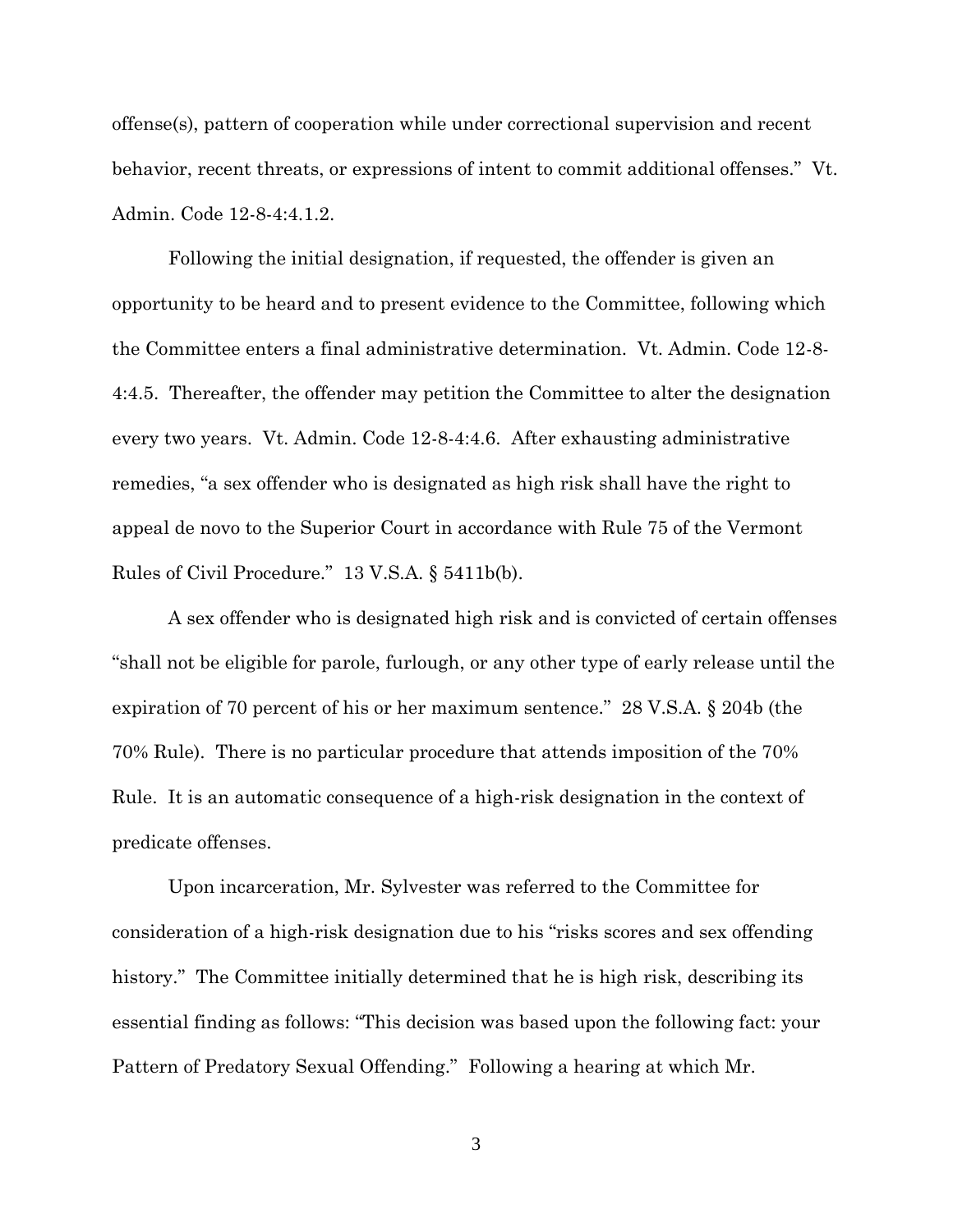Sylvester, represented by counsel, argued, among other things, that his age suggested that one of his risk scores should be more favorable, the Committee clarified its finding, as follows:

You were not designated high risk based on the Risk Assessment tools. Although the tools are used as a guide, they are not solely used when designating someone high risk. The committee designated you high risk based on your pattern of predatory sexual offending. "Predatory" means an act directed at a stranger, or a person with whom a relationship has been established or promoted for the primary purpose of victimization. "Pattern" means having two or more sexual offense victims and typically, one or more prior sex offense convictions.

With that clarification, the Committee affirmed its designation of Mr. Sylvester as high risk, and Mr. Sylvester sought de novo review here.

### II. *Standard of Review*

Pursuant to 13 V.S.A. § 5411b(b), Mr. Sylvester is entitled to "appeal de novo" in this Court of the Committee's high-risk determination. "Appeal de novo," like "review de novo," is a term of art contemplating that "the reviewing court will reappraise the evidence in the record and reach its own independent conclusion on the matter at issue." *State v. Madison*, 163 Vt. 360, 372 (1995). It is unlike a trial or hearing de novo in which the evidence is taken anew, though the record may be augmented for good cause shown. *Id*. Neither party has sought to augment the record in this case.

As a prominent administrative law treatise describes, appeal de novo is nondeferential:

The court must be convinced that the agency is correct; it must agree with the agency before it can accept the agency's decision.... [If] the court agrees with the agency it makes the decision its own. If it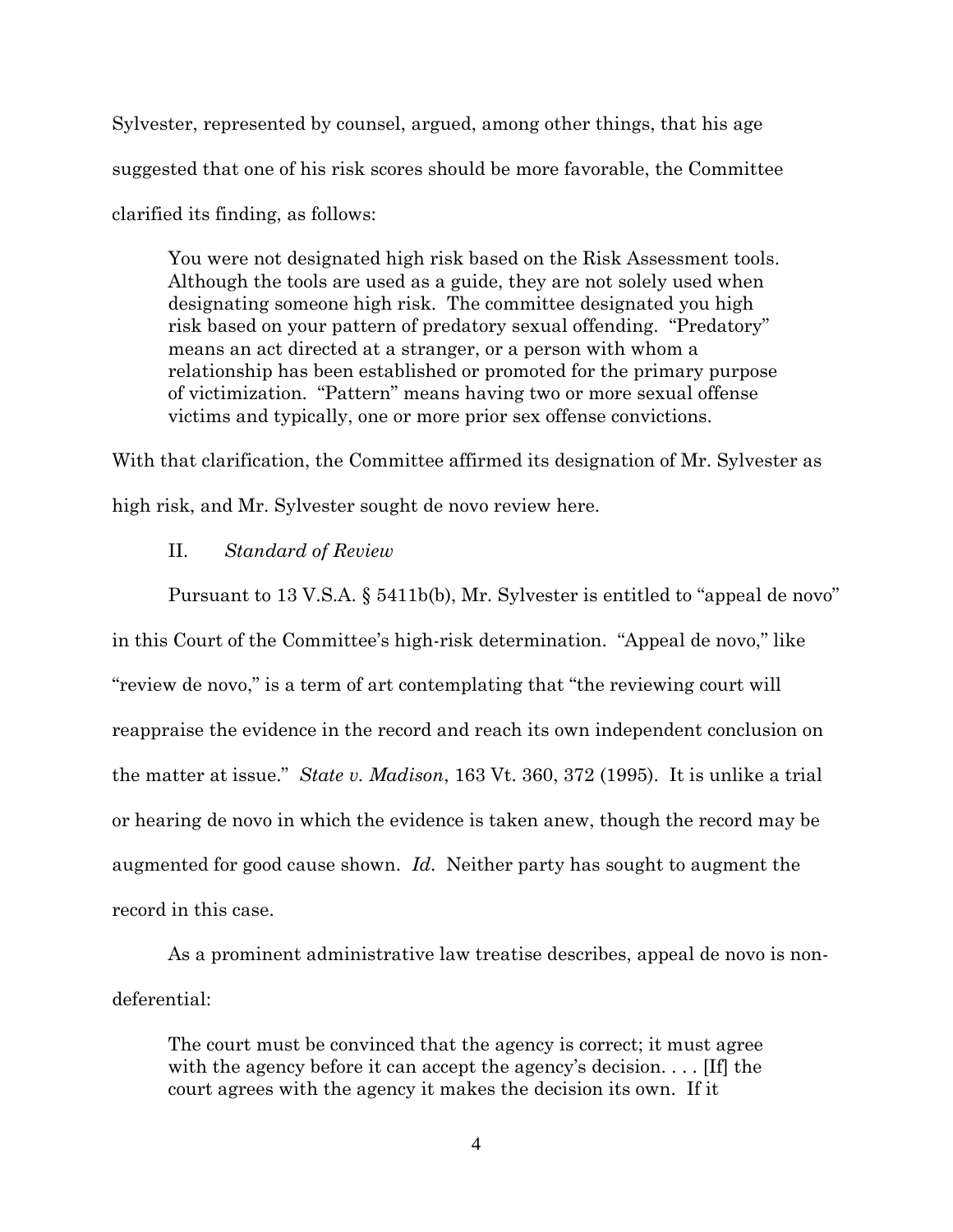disagrees with the agency, it must substitute its judgment for that of the agency."

3 Charles H. Koch, Jr. and Richard Murphy, *Admin. L. & Prac*. § 9:21 (3d ed.). Nonetheless: "The challenger, like any other plaintiff, must show by a preponderance in the judicial record that the agency decision is wrong." *Id*. § 9.22.

The State argues for the first time in its Reply that "Plaintiff's appeal is limited to the writs available under Rule 75. Here, where the review is of a quasijudicial decision, the applicable writ is certiorari."1 This argument presumably follows from the statutory reference to Rule 75 in 13 V.S.A. § 5411b(b). Ordinarily, Rule 75 procedure applies in the case of governmental action or inaction where there is no statutory right to review but review is "otherwise available by law," which typically refers to the "general law by proceedings in the nature of certiorari, mandamus, or prohibition." Vt. R. Civ. P. 75, Reporter's Notes; State v. Cavett, 2015 VT 91, ¶ 11, 199 Vt. 546, 550 ("The Reporter's Notes explain that Rule 75 'provides a procedure applicable whenever county court review is provided by ... statute ... or is available as a matter of general law by proceedings in the nature of certiorari, mandamus, or prohibition.'"); *see also* Vt. R. Civ. P. 81(b) (abolishing certain extraordinary writs).

<sup>1</sup> Ordinarily, the Court will not address issues first raised in a reply brief because the opposing party was deprived of a fair opportunity to respond. *See Bigelow v. Dep't of Taxes*, 163 Vt. 33, 37–38 (1994). Here, the Court addresses this issue for the sake of clarity and because there is no prejudice to Mr. Sylvester.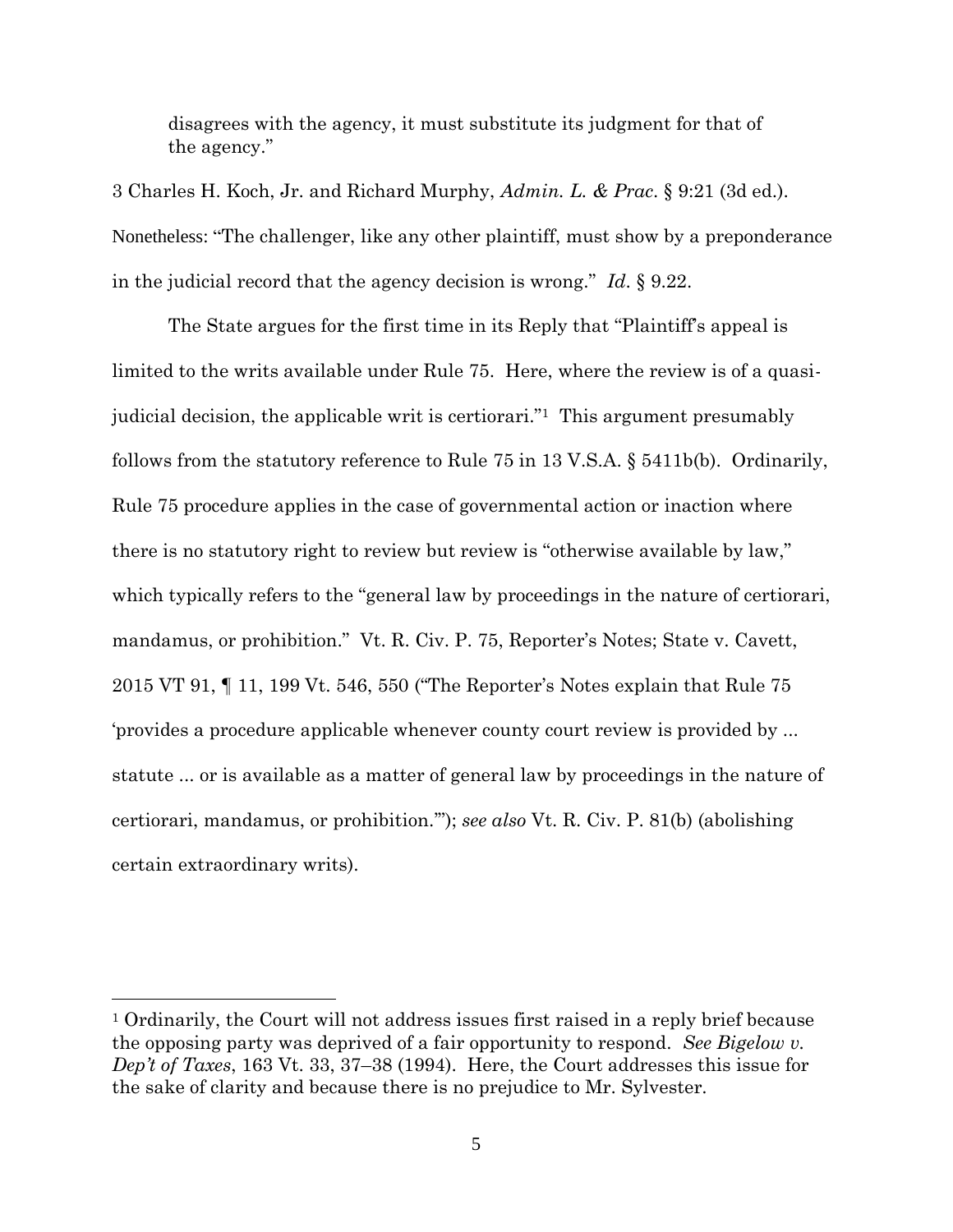In this case, there is no need to go looking for any general law right to review such as certiorari because there is a statutory right to review in  $\S$  5411b(b). Otherwise, the civil rules do not alter or affect jurisdiction. Vt. R. Civ. P. 82. Thus, the reference to Rule 75 in 13 V.S.A. § 5411b(b) must be understood to refer exclusively to the *procedures* of Rule 75.2 It is not a reference to the substantive claims (such as certiorari) that the usual predicate for applying Rule 75 procedure. Moreover, statutory de novo review is probing and wholly incompatible with certiorari review, which is quite limited. The State is simply wrong that Mr. Sylvester's appeal is limited to review in the nature of certiorari.

#### III. *The 70% Rule and Alleyne v. United States, 570 U.S. 99 (2013)*

Mr. Sylvester argues that the 70% Rule effectively *raises his minimum sentence* to 70% of his maximum sentence based on a finding that he is "high risk." He argues that such a finding is a factual determination that must be found by a jury beyond a reasonable doubt under *Alleyne*. Because it was not, he argues that the attendant increase in his minimum sentence violates his Sixth Amendment right to a jury trial.

<sup>2</sup> The reference to Rule 75 in 13 V.S.A. § 5411b(b) remains enigmatic, however, insofar as "appeal de novo" is a form of record review and the procedures designed to accommodate record review appear in Rule 74, not Rule 75. In this case, Mr. Sylvester filed the administrative record with his summary judgment motion, the State supplemented the record with the transcript of the administrative hearing, and neither party argues that the record is incomplete or otherwise deficient. The Court, therefore, concludes that the record is complete and sufficient for review, pursuant to  $\S$  5411b(b).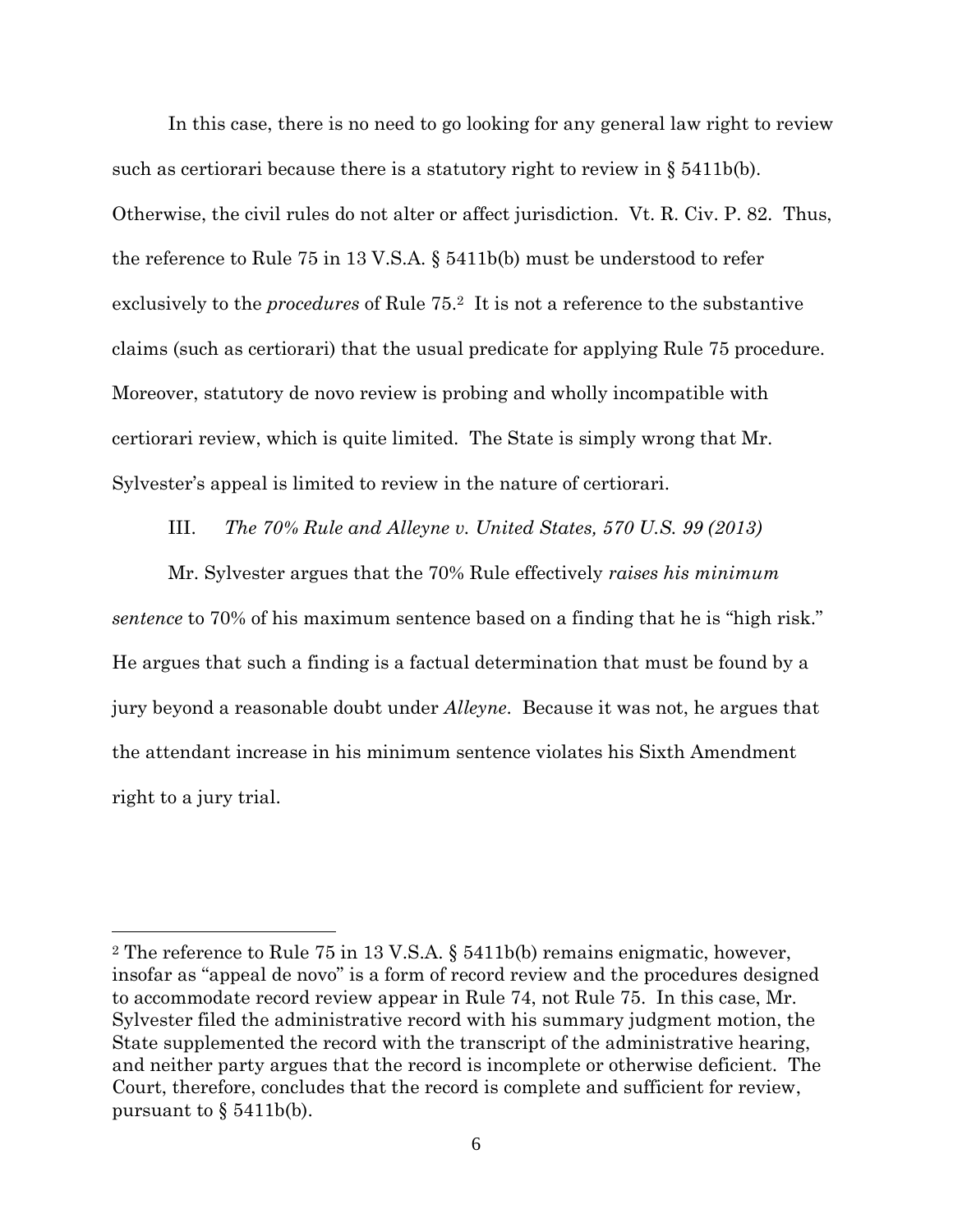Preliminarily, the State argues that the *Alleyne* issue is beyond the scope of appeal, and that *Alleyne* per se cannot apply in this case because Mr. Sylvester was convicted by plea rather than a jury. The *Alleyne* issue is not outside the scope of Mr. Sylvester's appeal pursuant 13 V.S.A. § 5411b(b). The principal issue addressed by *Alleyne* is who—the jury or the sentencing judge—constitutionally may make a finding that increases the minimum sentence. At issue in Mr. Sylvester's case is a finding that, according to him, has the same effect. This issue is not outside the scope of this appeal—it is squarely presented by it, at least as formulated by Mr. Sylvester. Moreover, *Alleyne* is not limited to cases with jury verdicts. *Alleyne* is predicated on *Apprendi v. New Jersey*, 530 U.S. 466 (2000), and the criminal defendant in *Apprendi* was convicted by plea agreement. The mere fact of a plea agreement does not obviate the *Apprendi*–*Alleyne* line of cases. An admission of the pivotal fact (causing the increased punishment) might do so, but there was no such admission here. *See Blakely v. Washington*, 542 U.S. 296, 303 (2004). Mr. Sylvester has not admitted that he is high risk; he has actively contested that. The Court thus addresses the substance of Mr. Sylvester's constitutional argument.

In *Apprendi*, the United States Supreme Court addressed a sentencing regime in which the sentencing judge was responsible for finding a fact that increased the defendant's maximum potential sentence. After reviewing the authorities, the Court summarized its Sixth Amendment holding as follows:

Other than the fact of a prior conviction, any fact that increases the penalty for a crime beyond the prescribed statutory maximum must be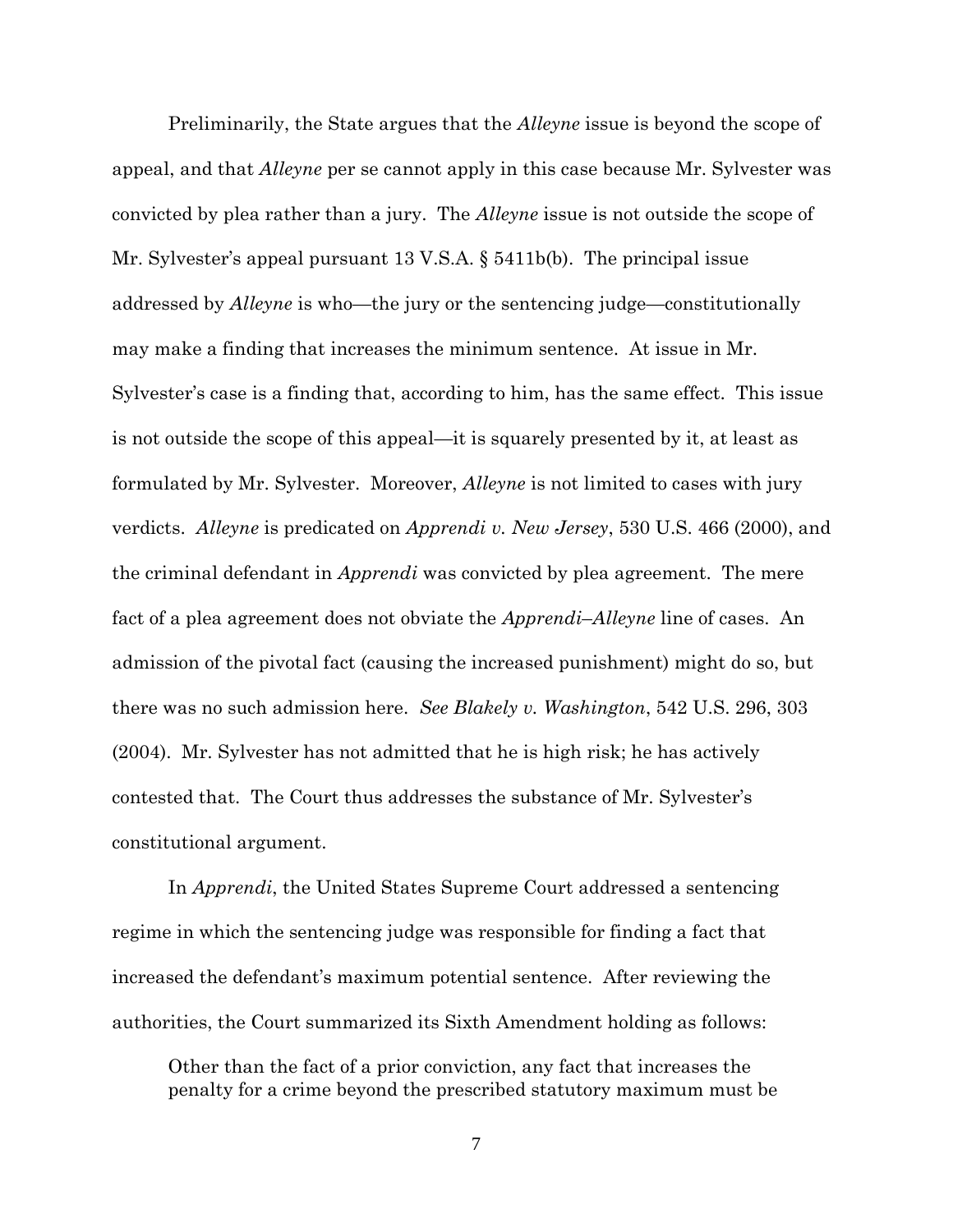submitted to a jury, and proved beyond a reasonable doubt. With that exception, we endorse the statement of the rule set forth in the concurring opinions in [a prior] case: "[I]t is unconstitutional for a legislature to remove from the jury the assessment of facts that increase the prescribed range of penalties to which a criminal defendant is exposed. It is equally clear that such facts must be established by proof beyond a reasonable doubt."

*Apprendi*, 530 U.S. at 490. In so ruling, the *Apprendi* Court made clear that its holding does not limit judges from exercising "discretion—taking into consideration various factors relating both to offense and offender—in imposing a judgment *within the range* prescribed by statute." *Id*. at 481.

The Vermont Supreme Court first applied *Apprendi* in *State v. Provost*, 2005 VT 134, 179 Vt. 337. There, it addressed a sentencing regime in which findings by the sentencing judge were used to raise a *minimum* permissible sentence from 35 years to life without parole. The Court concluded that the rationale of *Apprendi* applies in the circumstance of sentence minimums just as it does to sentence maximums, which were addressed in *Apprendi*. *Provost*, 2005 VT 134, ¶ 17, 179 Vt. at 349. Thus, if a finding of fact increases the statutorily permissible minimum sentence, the jury must make it beyond a reasonable doubt.

In *Alleyne v. United States*, 570 U.S. 99 (2013), the United States Supreme Court, as the Vermont Supreme Court did in *Provost*, extended *Apprendi* to sentence minimums. In making that ruling, it affirmed that judges' "broad sentencing discretion" within statutory limits does not violate the Sixth Amendment. *Alleyne*, 570 U.S. at 116. More pointedly, and with pronounced importance to indeterminate sentencing regimes, such as Vermont's, it noted: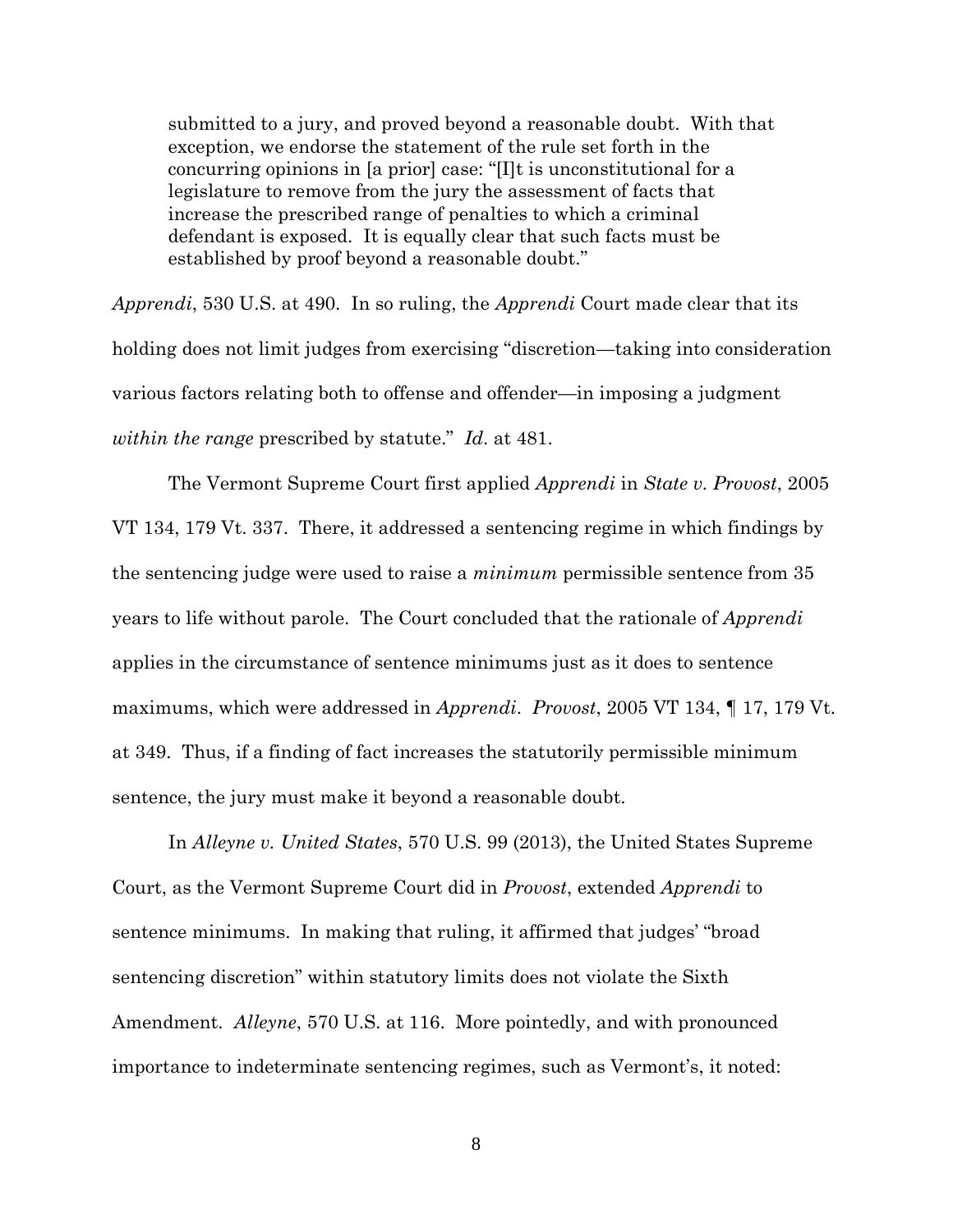"'[E]stablishing what punishment is available by law and setting a specific punishment within the bounds that the law has prescribed are two different things.'" *Id*. at 117 (*quoting Apprendi*, 530 U.S. at 519 (Thomas, J., concurring)).

The Vermont Supreme Court returned to this subject matter in *State v. Goewey*, 2015 VT 142, 201 Vt. 37. Goewey argued, among other things, that a postsentencing determination by the Committee that he is high risk, triggering the 70% Rule, would violate the Sixth Amendment under *Apprendi* and *Provost* as it would raise his minimum sentence based on a finding not made by the jury. Although *Alleyne* is not cited in *Goewey*, this is the issue addressed in *Alleyne* and raised in this case by Mr. Sylvester.

The *Goewey* Court squarely rejected any claim that the post-sentencing highrisk finding, leading to application of the 70% Rule, is unconstitutional under the *Apprendi/Provost* line of cases. Echoing the United States Supreme Court's distinction in *Alleyne* between the statutorily available sentence and the sentence that actually must be served, the *Goewey* Court explained:

The problem with defendant's argument is that the 70% rule is not an enhancement of a potential sentence to a different and harsher one, which might trigger the *Provost* concerns. The sentence imposed by the court remains the sentence for which the defendant will be in execution. The imposition of life as the maximum sentence is not a function of § 204b, but of 13 V.S.A. § 3271, which requires a maximum sentence of life for this offense. The amount of time defendant must actually serve is dependent upon many factors. In the appropriate case, the 70% rule would be one of them, triggered by the postsentencing determination of high risk. *The application of the 70% rule to a particular sentence, however, is not an enhancement of a sentence any more than would be a denial of parole once the minimum sentence had been reached.*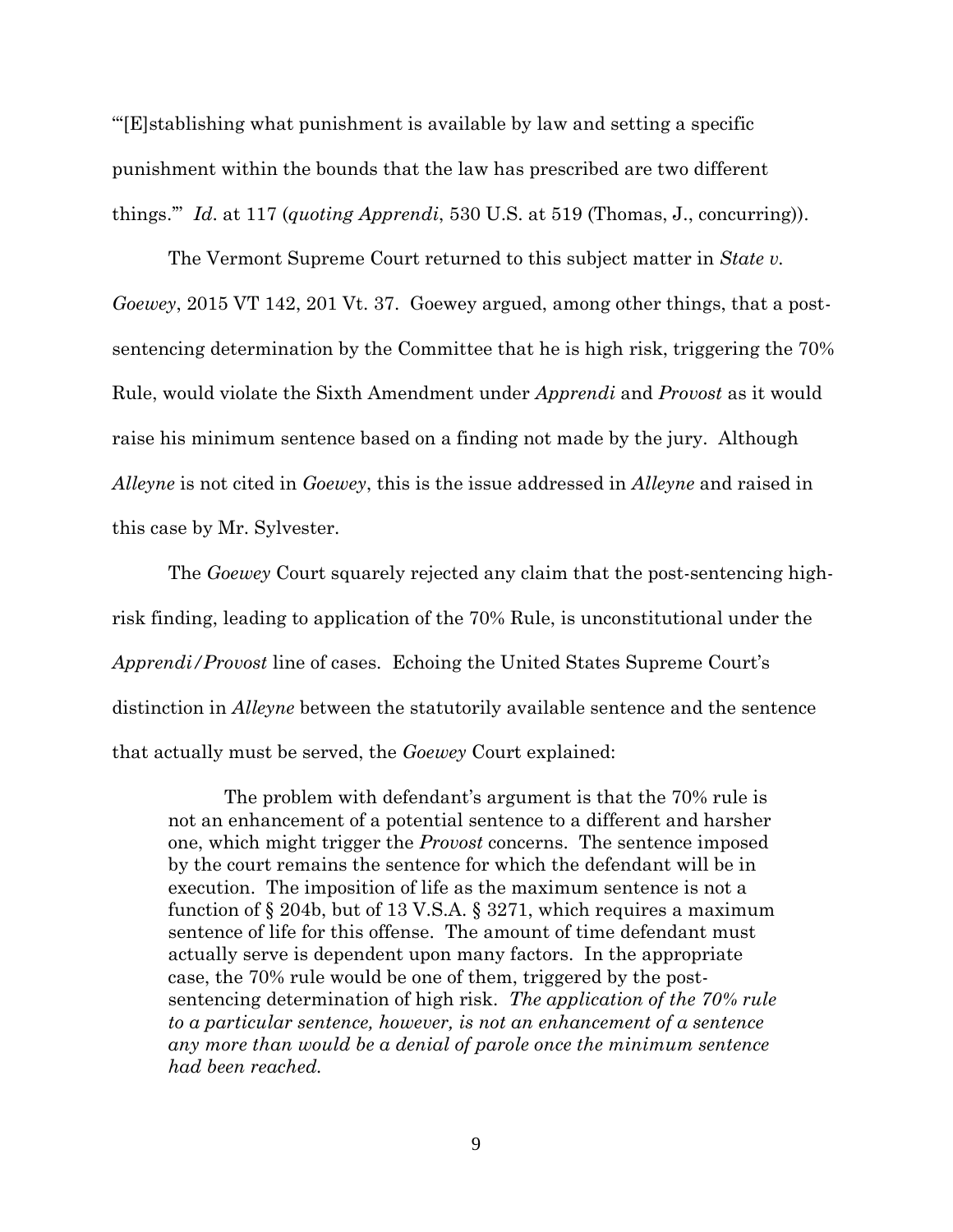*Goewey*, 2015 VT 142, ¶ 30, 201 Vt. at 50 (emphasis added). The 70% Rule simply has no impact on the statutorily available sentence minimum or maximum (or the sentence imposed by the sentencing judge) and thus does not trigger Sixth Amendment concerns. It affects only the amount of time that the defendant actually will serve, and it remains subject to change at two-year reviews. *See Apprendi*, 530 U.S. at 481 (not "impermissible for judges to exercise discretiontaking into consideration various factors relating both to offense and offender-in imposing a judgment *within the range* prescribed by statute" (emphasis in original)).

Mr. Sylvester appears to accept that the *Goewey* Court has already ruled on the issue he raises here. He argues, however, that the Vermont Supreme Court quickly contradicted itself shortly after *Goewey* by stating as follows in *Chandler v. Pallito*, 2016 VT 104, ¶ 25 n.17, 203 Vt. 482, 496 n.17 (emphasis added): "[I]f § 204b's seventy-percent rule had been applied to plaintiff, the statute's plain terms *would have retroactively increased the length of plaintiff's minimum sentence.*" Because, under *Alleyne*, any fact that increases the minimum sentence must be found by the jury, and the Supreme Court purportedly has contradicted itself as to whether application of the 70% Rule amounts to a raised minimum, Mr. Sylvester in essence asks the Court to reconsider whether the 70% Rule violates *Alleyne*, though this would appear to have been resolved in *Goewey*. The Court disagrees.

The Court in *Chandler* was addressing the Ex Post Facto Clause, not the Sixth Amendment right to trial by jury. It was only in that context that the Court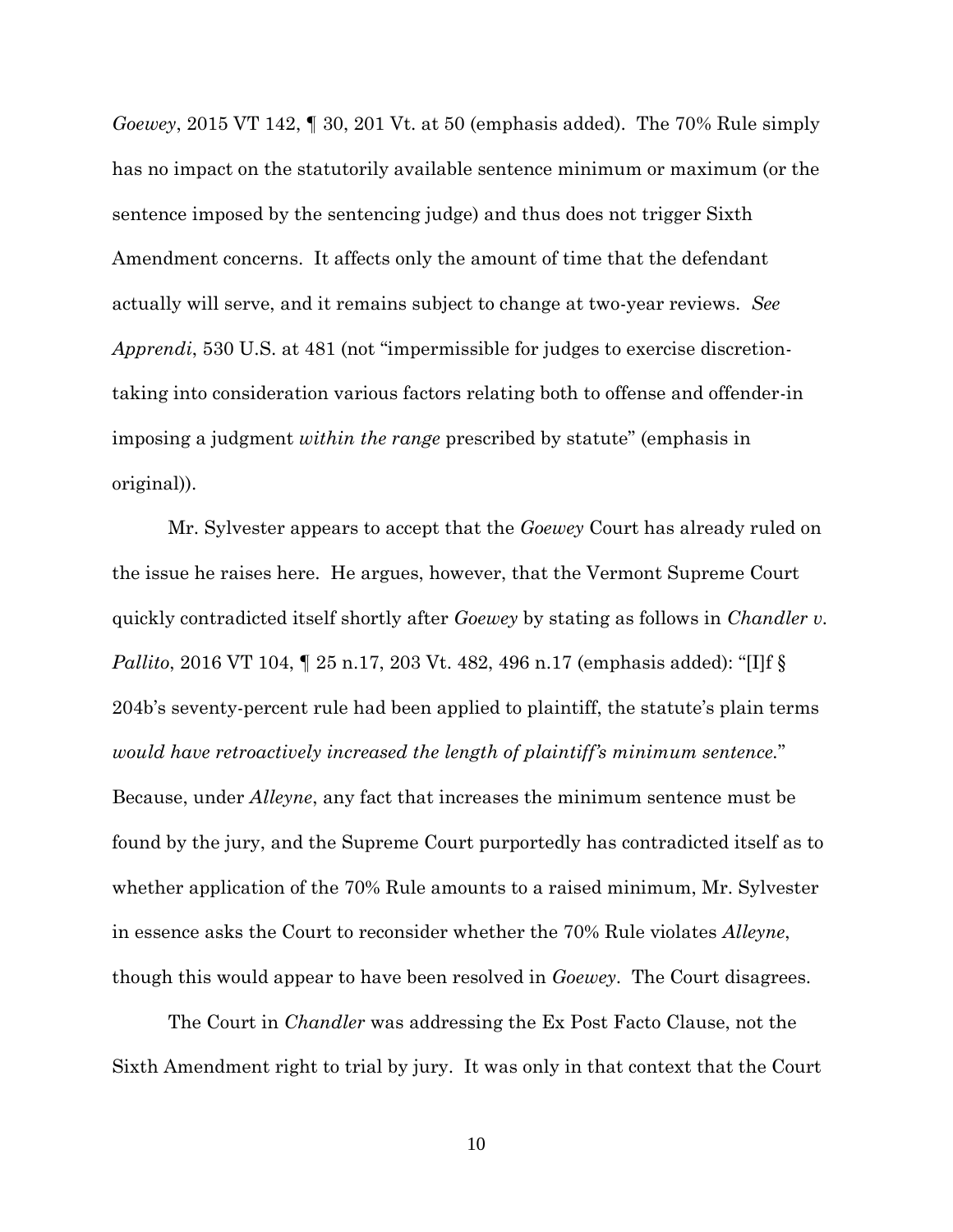said that application of the 70% Rule represented an increased minimum. *Chandler* has nothing to do with the Sixth Amendment issue in *Provost*, *Goewey*, and this case. The disputed statement is *Chandler*, made in a totally different context and does not contradict anything the Court said in *Goewey*. The Chandler Court did not overrule, *sub silencio*, its decision in *Goewey*.

Otherwise, Mr. Sylvester's conflation of the amount of time he may actually serve due to the 70% Rule with the indeterminate sentence range statutorily available due to his conviction reflects a substantial misunderstanding of the *Apprendi* principle. The matter is explained in one article as follows:

One might argue that in an indeterminate system, the minimum sentence is not the earliest eligibility date that the law allows the judge to set, but instead is whatever term the paroling authority later decides the offender must serve. But this would miss the point of the *Apprendi*/*Alleyne* line of cases. The *Apprendi* rule targets statutes that essentially short-circuit the Bill of Rights requirements of notice and proof beyond a reasonable doubt to a jury by shifting factfinding that determines the sentencing range away from the trial to the sentencing phase. The minimum sentence that matters in *Alleyne* is the floor of the range available to the sentencing judge, the penalty "affixed to the crime," not the sentence that might actually be served by the offender. That a paroling authority may ultimately decide not to release the defendant when he first becomes eligible is irrelevant. What is crucial is that the legislature has narrowed the penalty range available to the trial judge once the specified fact is determined.

Similarly, because *Alleyne* is concerned only with factfinding that legislatures have given to judges rather than juries, delays in release eligibility that result from the decisions of corrections officials made after initial sentencing, even when such decisions depend upon findings of fact, are not affected by *Alleyne*. Corrections officials' decisions denying release on parole after eligibility, delaying release eligibility by refusing to grant or revoking good time credit (also called earned or gain time credit), reclassifying the prisoner so that his ability to earn good time credit is reduced, as well as findings by corrections officials regarding satisfaction of statutory criteria for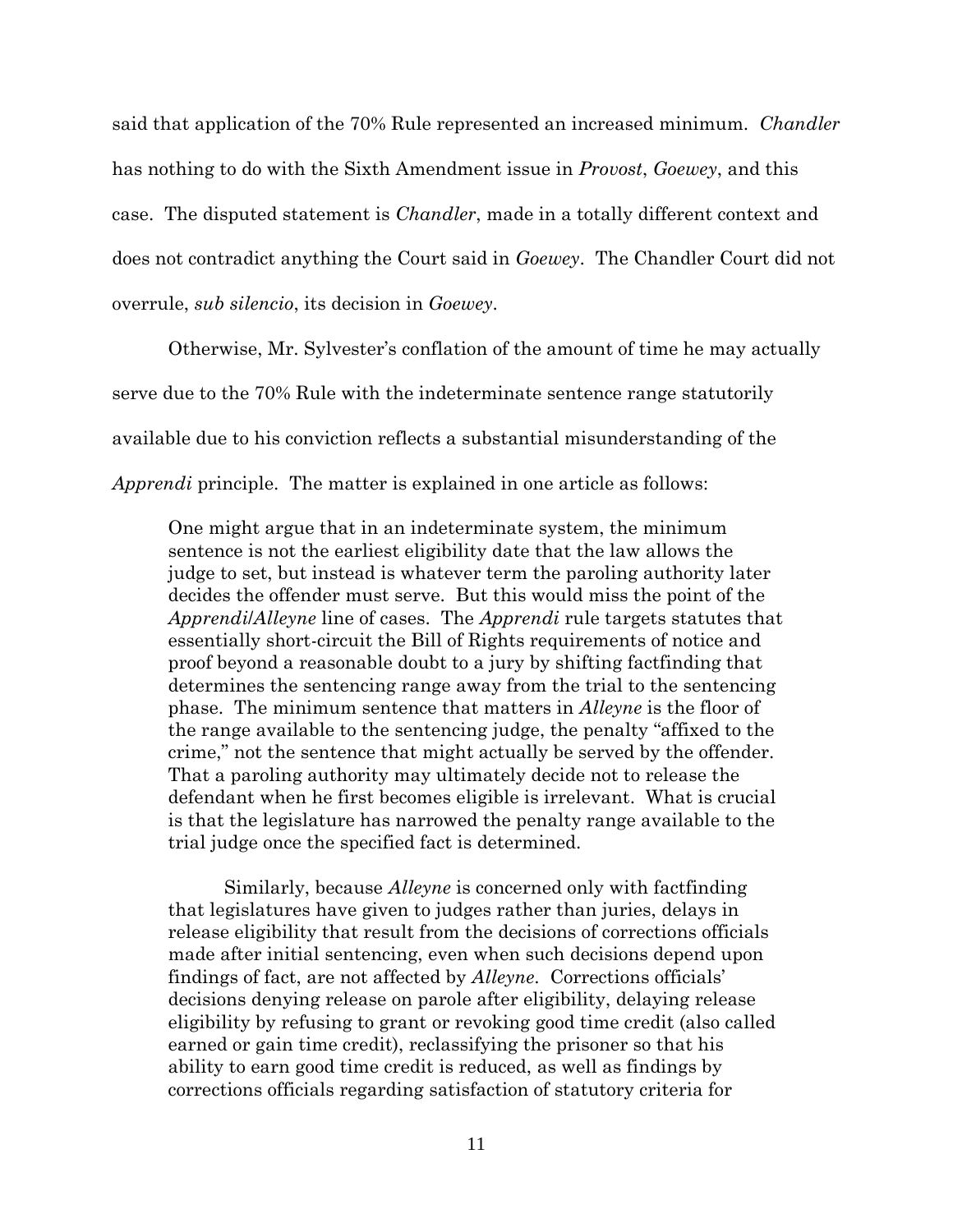release after the date of first eligibility, including medical conditions and overcrowding, all fall outside of the *Apprendi* principle. These decisions may change the actual sentence served, but they do not "increase [] either end of the range" available to the sentencing judge.

Nancy J. King and Brynn E. Applebaum, *Alleyne on the Ground: Factfinding that Limits Eligibility for Probation or Parole Release*, 26 Fed. Sent. R. 287, 289 (2014) (footnotes omitted). Other state authorities agree with that approach. *See Fogleman v. State*, 283 So.3d 685, 690 (Miss. 2019) ("[A]pplying *Alleyne* to any judicial finding that impacts parole eligibility stretches the Supreme Court's decision beyond its actual holding."); *State v. Kiriakakis*, 196 A.3d 563, 578 (N.J. 2018) ("A rational system of justice requires differentiating among offenders—based on their backgrounds and the nature and circumstances of their offenses—within the range authorized by the jury verdict."); *People v. Barnes*, 90 N.E.3d 1117, 1140 (Ill. Ct. App. 2017) ("Although the finding of great bodily harm by the court may change the actual amount of jail time defendant serves, it does not increase defendant's mandatory minimum sentence and thus does not violate Alleyne."). This is wholly consistent with *Goewey*.

In short, the Sixth Amendment issue raised by Mr. Sylvester already has been decided by *Goewey*. *Goewey* is binding on this Court. To the extent Mr. Sylvester asks this Court to reexamine the principles underlying that decision in light of *Chandler*, it has done so. In light of the above analysis, the Court continues to believe *Goewey* was properly decided on this point.

IV. *De novo review of high-risk designation*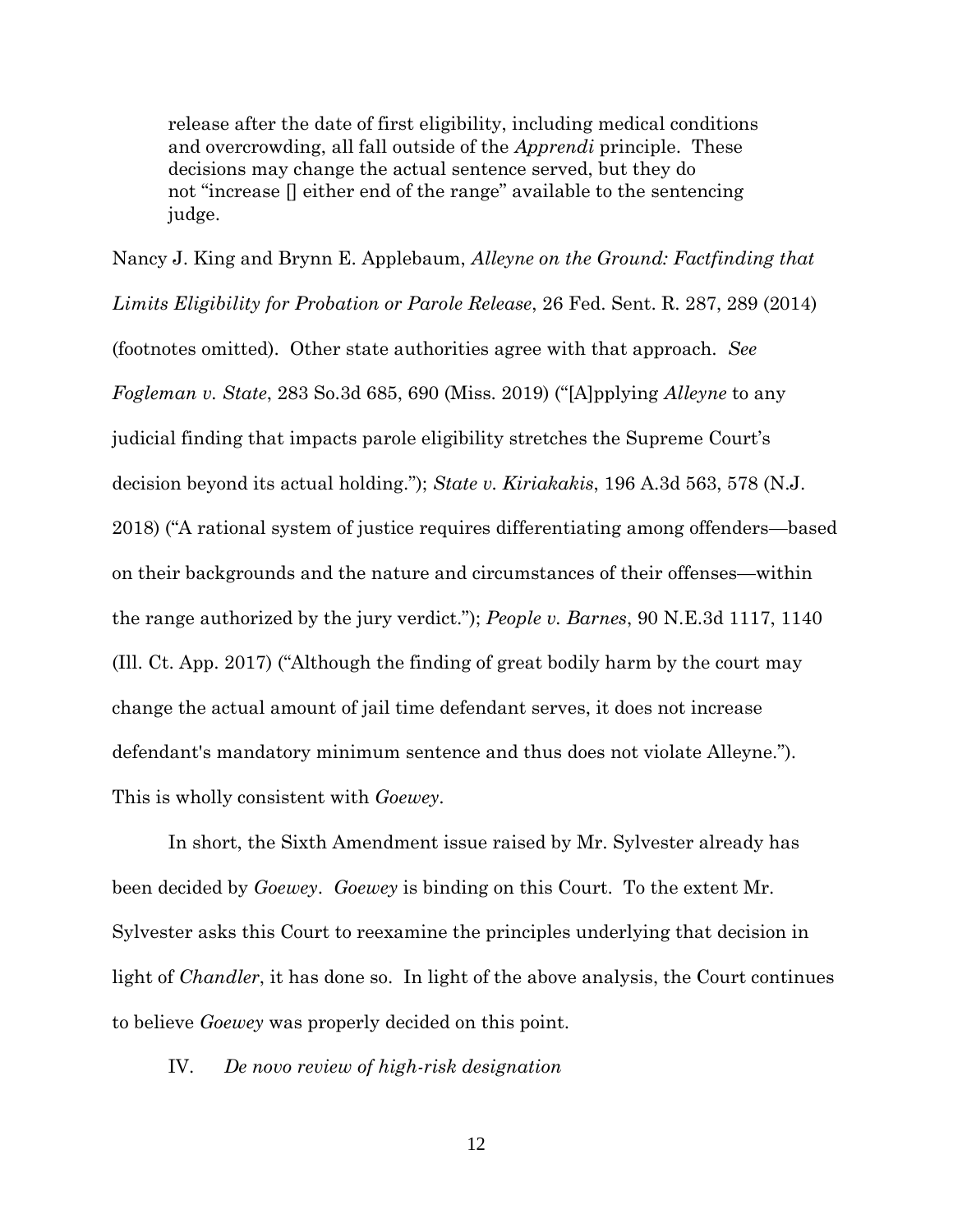Mr. Sylvester next challenges the Committee's high-risk designation. The question is whether, upon the Court taking a fresh look at the record, Mr. Sylvester has shown by a preponderance of the evidence that the Committee's decision is wrong. The Committee found that Mr. Sylvester is "high risk," demonstrated by a "pattern of predatory sexual offending." Mr. Sylvester accepts that while there may be a "pattern," it is not "predatory." Moreover, he argues, the Committee wrongfully disregarded the available actuarial tools (risk tests), simply substituted its own completely subjective views and, in any event, the evidence does not show that he is high risk.

The Court has reviewed the record. It plainly shows that Mr. Sylvester has engaged in a pattern of predatory sexual offenses against four different victims. Along with convictions for a violation of probation and a violation for failing to comply with the sex offender registry, Mr. Sylvester was convicted of prohibited sexual acts in 1994, lewd and lascivious conduct in 1996, and lewd and lascivious conduct again in 1997. He is currently incarcerated on another lewd and lascivious conduct conviction stemming from charges filed in 2016. As his counsel acknowledged at his high-risk hearing, his sexual convictions demonstrate a worrisome pattern. In each case, he surprised his non-consenting victim by spontaneously and forcibly thrusting himself on her sexually. The record reveals that each victim was no more than a recent mere acquaintance with whom Mr. Sylvester had no significant personal relationship, much less any sexual one.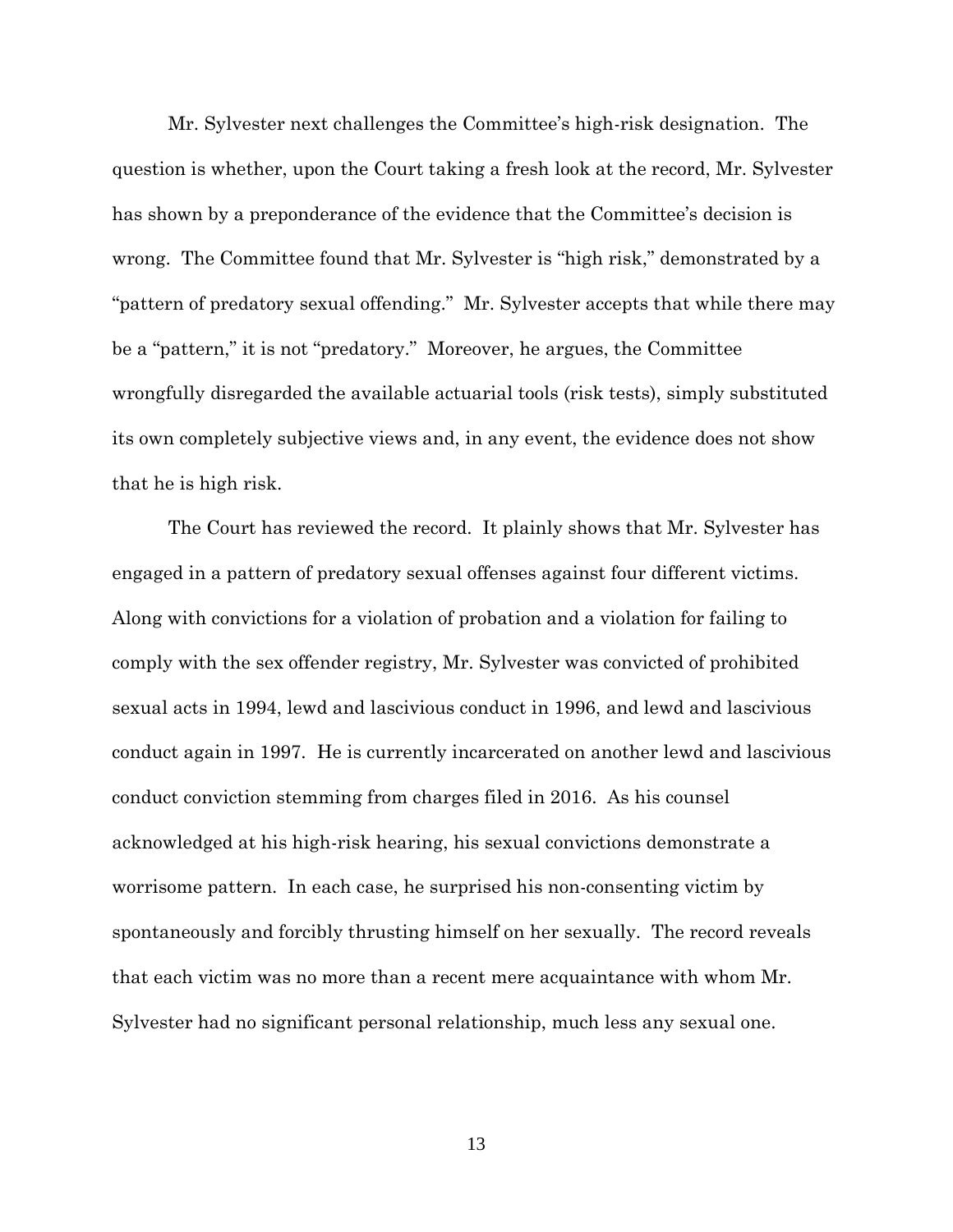Mr. Sylvester argues that this pattern is not predatory insofar as "predatory," as the Committee used the term, suggests that the victims were strangers or specifically groomed for the sexual offense that occurred. Although the record does not show that Mr. Sylvester "groomed" his victims, it shows clearly that all his victims were strangers, at least in the sense that they were mere acquaintances. In other words, his sexual offenses did not emerge out of substantial personal relationships that could contextualize them (for better or worse). Rather, they essentially were random and opportunistic. To the extent that Mr. Sylvester believes that a "stranger" in this context must be someone with whom he had no acquaintance whatsoever, he offers no rationale for such a stringent definition and why it is necessary to a high-risk determination.

Mr. Sylvester asserted at his hearing, and again here, that one of his risk assessments, the VASOR-2, should have generated a slightly lower risk score due to his age. Mr. Sylvester claims that the DOC should have used his age at the time that he will satisfy 70% of his maximum sentence. Evidence in the record shows that the VASOR-2 uses the age of the offender at the time of "community placement." Dr. Kathleen Kennedy, who conducted Mr. Sylvester's pre-sentence psychosexual evaluation, appears to have used his age at the time of the evaluation, likely because she could not have known when he might be placed in the community. Dr. Kennedy's VASOR-2 score placed Mr. Sylvester in the moderatehigh risk category.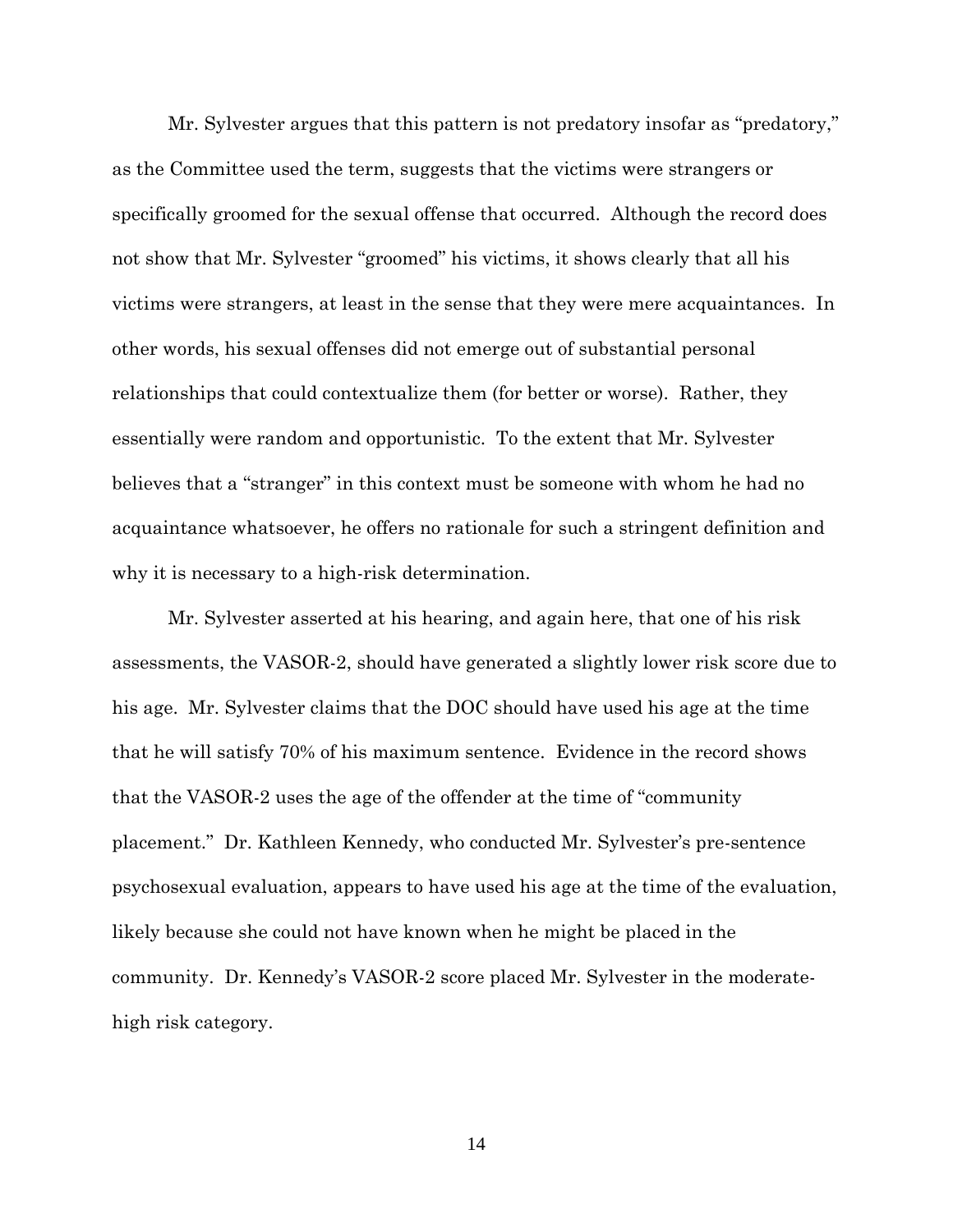Mr. Sylvester does not explain why the VASOR-2 should use his age at the time he serves 70% of his maximum. Indeed, he urges that he is not high risk and should not be required to serve 70% of his maximum. In any event, even if he is correct that an updated VASOR-2 would produce a slightly lower score, and thus a slightly lower risk profile, the Court is not persuaded that this issue has any determinative impact on whether Mr. Sylvester is high risk. As the Committee explained, it uses these risk tools as a guide but makes its decision based on all the circumstances. Here, it relied principally on Mr. Sylvester's persistent pattern of sexual offenses against mere acquaintances rather than strictly on his risk scoring.

Finally, Mr. Sylvester faults the Committee for, in his view, making a purely subjective determination of his high-risk status. No doubt the high-risk designation calls upon the Committee to exercise its discretion based on its expertise and consideration of the facts and factors that it considers relevant. "High risk" is not defined in a manner that permits any purely mechanical calculation. 13 V.S.A. § 5401(16). The determination in this case is based compellingly on Mr. Sylvester's history and circumstances. Mr. Sylvester's risk scores generally reflect a medium risk to reoffend, and Dr. Kennedy noted in his psychosexual evaluation some prosocial responses. The doctor also noted, however: "During his interview for this evaluation, Mr. Sylvester did not take responsibility for his offense behavior and did not discuss the allegations." She further explained, "Mr. Sylvester previously completed sex offender treatment and subsequently reoffended. He is not currently participating in sex offender treatment and his sexual risk management is poor."